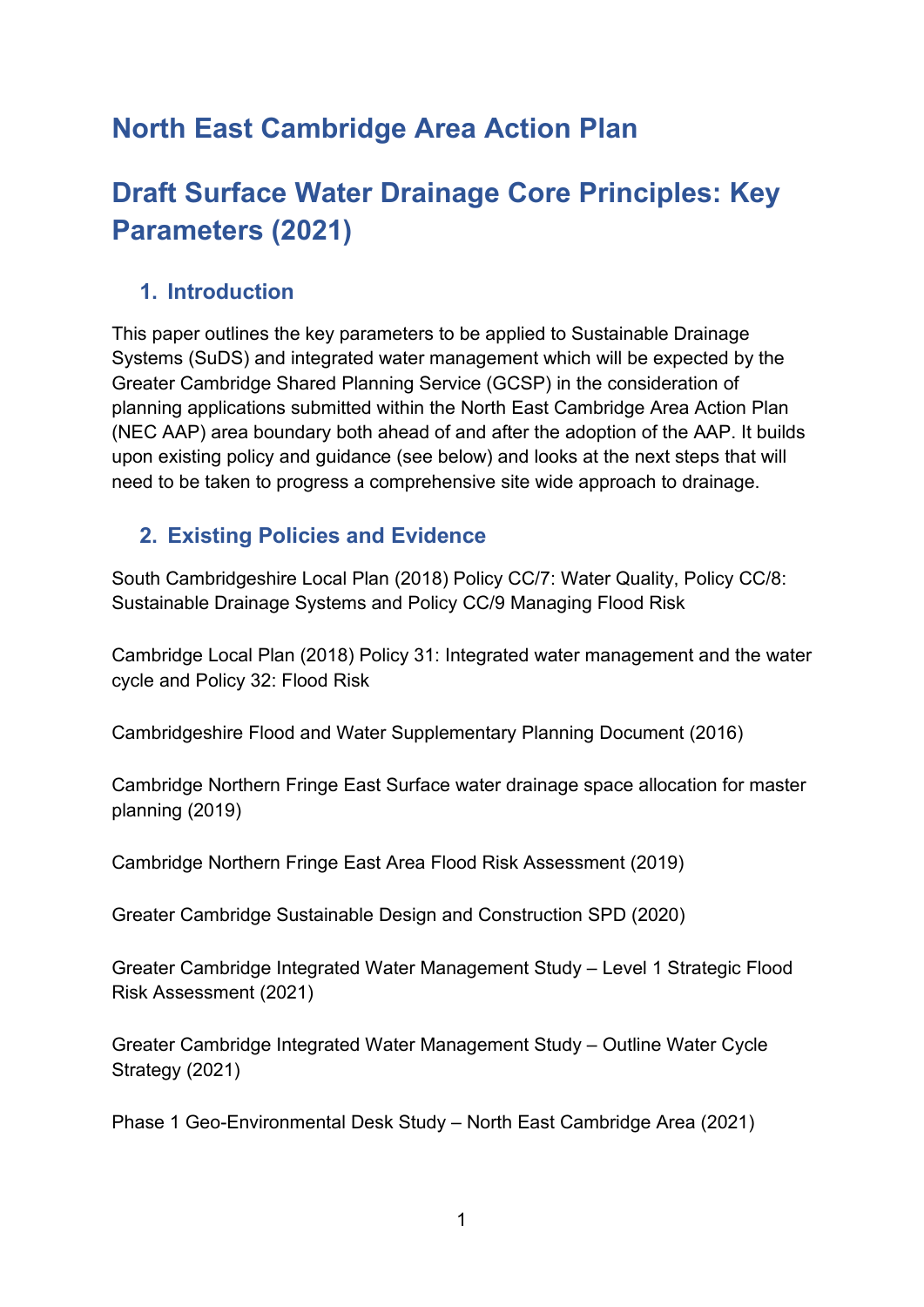## **3. Importance of Water Efficiency**

The Greater Cambridge Outline Water Cycle Study (2021) has shown that existing abstraction from the chalk aquifer is having a detrimental impact on chalk stream baseflows and is causing environmental damage, particularly during dry years. Therefore, there is no environmental capacity for further abstraction from the chalk aquifer to supply additional development such as North East Cambridge and future demand and supply will need to be balanced in other ways.

The Outline Water Cycle Study has shown that 80 litres/person/day is achievable by making full use of water efficient fixture and fittings, and also water re-use measures on site including rainwater harvesting, and grey water recycling. It also shows that the cost effectiveness improves with the scale of the project, and that a site-wide system is preferable to smaller installations. Rainwater harvesting can be used as a contribution to strategic attenuation and to intercept storage if there is adequate demand. This does not include water butts as a method of harvesting as it is non quantifiable and based on householder behaviour.

This item will need to be considered on an area wide basis as it is likely that ponds within the open spaces would need to contribute to a wider water reuse system.

# **4. Importance of considering area wide site constraints and topography**

### **Limitations on infiltration drainage**

Maintaining and enhancing water quality of both watercourses and groundwater within North East Cambridge is crucial to water supply as well as for amenity, biodiversity, and recreational purposes. The previous and current uses of the site indicate that ground contamination is likely to be an issue as shown in the Phase 1 Geo-Environmental Desk Study (2021). Although this is not a flood risk issue, it will have an impact on the type of surface water management regime that should be utilised by any development proposal. It is crucial developers undertake detailed historical information searches and site investigations for contamination to determine the degree of contamination.

There are also likely to be high groundwater levels as described in the Area Flood Risk Assessment (2019) and shown in the susceptibility to groundwater flooding maps (Appendix D10) in the Greater Cambridge SFRA (2021). There must be at least 1 metre between the base of the infiltration device and the unsaturated ground beneath. Therefore, groundwater monitoring must be undertaken in advance of any proposal to use infiltration SuDS.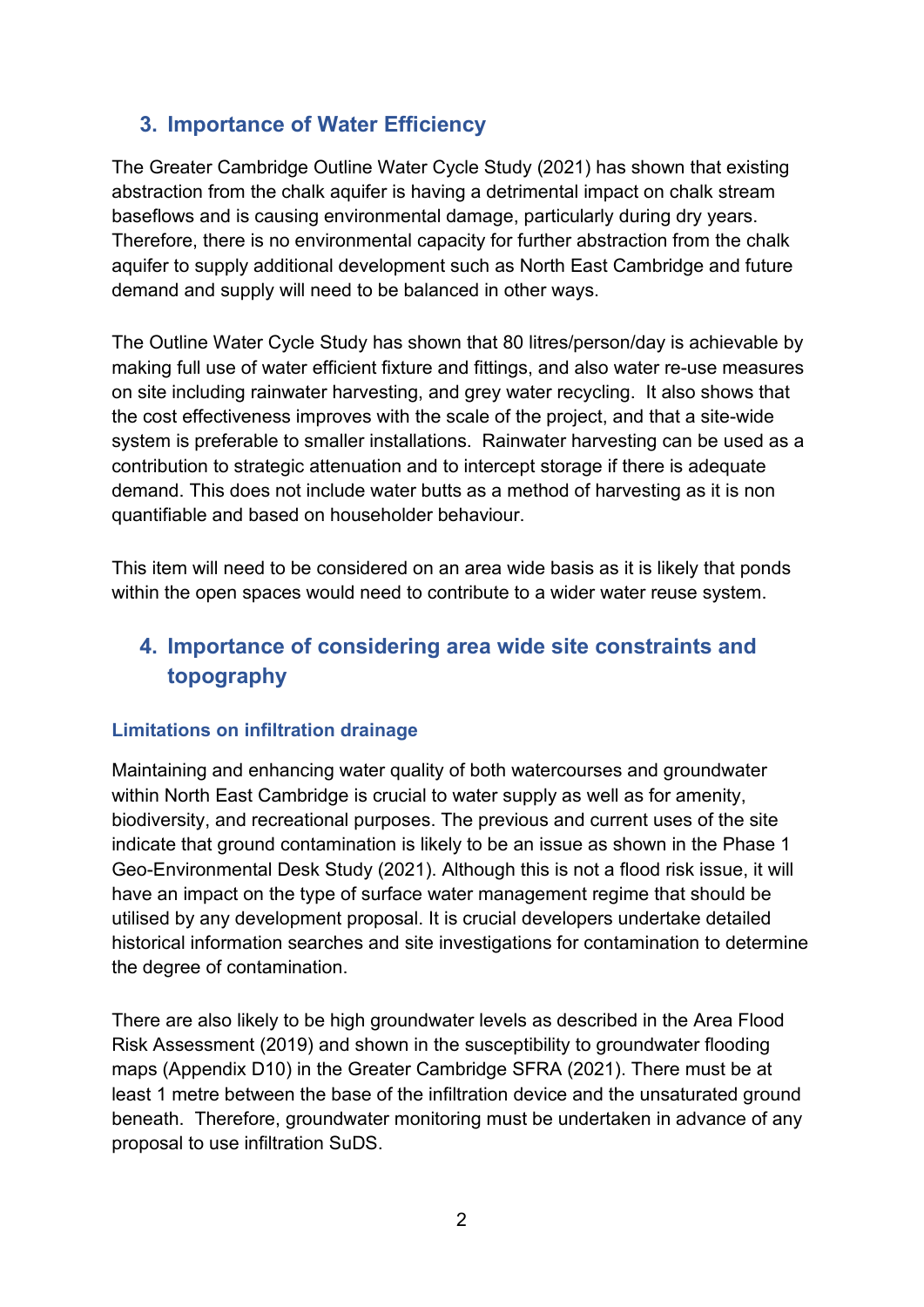Both of these factors may limit the scope for infiltration SuDS, however these should not be ruled out until further assessments have been made and the use of equivalent lined SuDS features will be possible even where infiltration is not possible.

### **Minimising pumping**

NEC has limited gradient as identified in the NEC Area FRA and the Surface Water Attenuation Report (2019). There is a risk of unnecessary surface water pumping stations, greater land take from designing for pump failure and/or landlocked parcels that cannot access a suitable gravity outfall point if parcels are only considered on an individual basis. To avoid this outcome indicative locations for shallow surface features that can convey flow to identified discharge points will need to be considered early in the process on an area wide basis.

The Councils will require outfalls to be gravity designed unless certain site conditions apply as contained within the Sustainable Design and Construction SPD (2020) and Anglian Water Design and Construction Guidance (DCG 2020). A pumped solution will only be considered acceptable if it can be clearly demonstrated that all other options are unfeasible.

# **5. Preferred Approach for SuDS**

Development proposals will be required to demonstrate that the peak rate of run-off over the lifetime of the development achieves greenfield run-off rates. If this cannot be technically achieved, then the limiting discharge should be 2 litres per second per hectare for all events up to and including the 100-year return period event, including an allowance for climate change.

### **Plot level SuDS**

The density of the proposed development in the AAP is high and so space-efficient SuDS which intercept rainwater close to where the rain falls will be the most appropriate approach. SuDS should be assessed in the following order of priority and provided at plot level where appropriate:

- 1. Maximise the use of green/brown roofs.
- 2. Maximise water re‐use through rainwater harvesting.
- 3. Maximise the use of permeable paving.
- 4. Use rain gardens and bio‐retention tree pits wherever possible.

The interception storage requirement for each plot is 5mm per square metre of impermeable surface. This would need to be provided close to where the rain falls at plot level in features such as green/brown roofs, raingardens, permeable paving, and other vegetated features.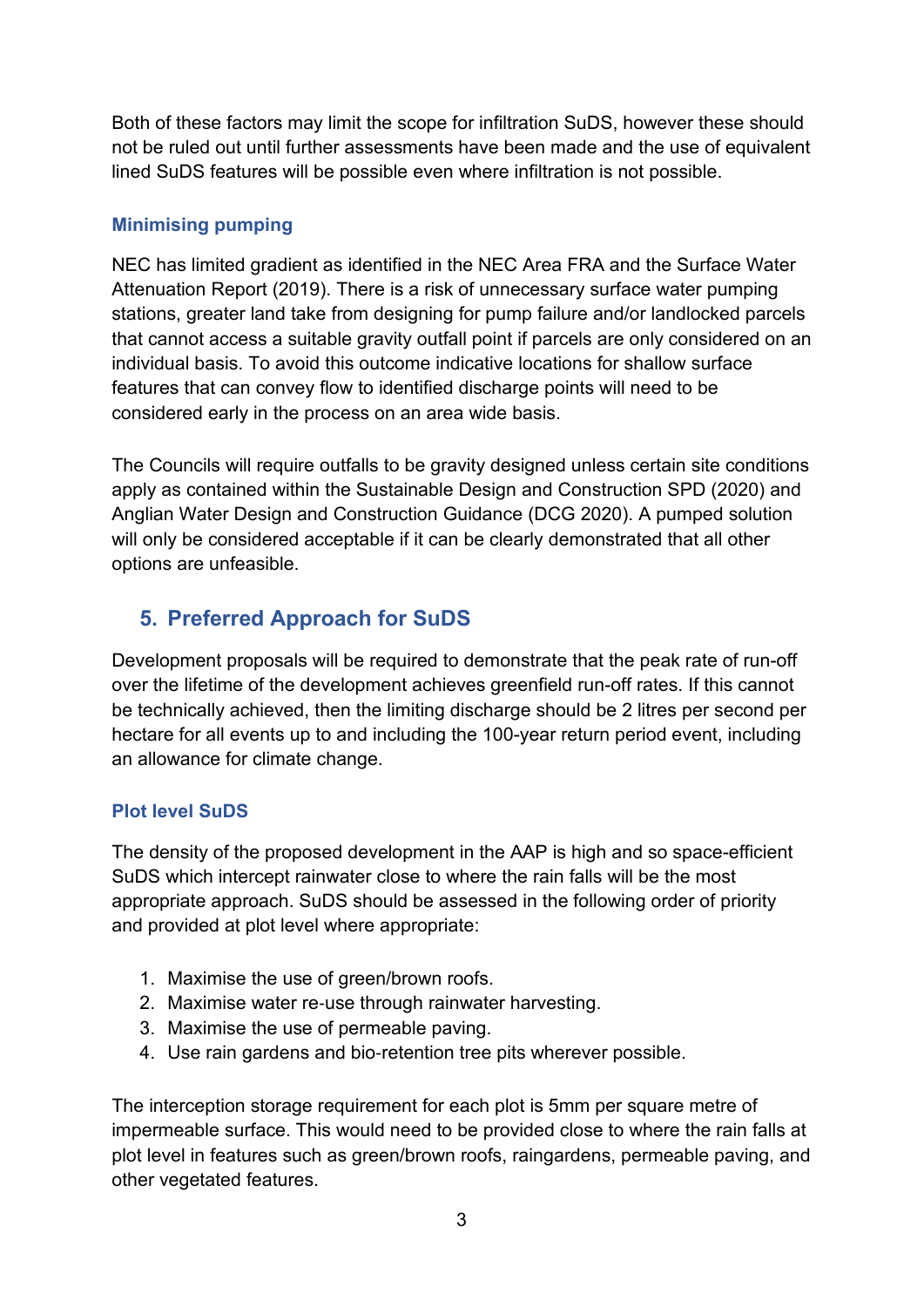### **Strategic attenuation storage and conveyance**

Within informal open space, the following types of SuDS, which provide some shallow attenuation storage and conveyance, will be appropriate:

- 1. Swales
- 2. Ponds

It is important that the conveyance routes and surface water outfall points are considered early in the process on an area wide basis so that all sites can drain sustainably.

The overall aim is to limit the size of large ponds and underground attenuation tanks.

### **Multiple Benefits of SuDS**

The approach to SuDS should seek to improve water quality before it goes into the First Public Drain and eventually the River Cam. Additionally, it should provide other forms of benefit to the development including biodiversity, climate change and amenity requirements.

## **6. The use of SuDS in Open Space Calculations**

Between 10-15% of each development parcel should be allocated towards SuDS attenuation and conveyance.

Land used for SuDS will not be included in formal open space calculations. This is to ensure the functionality of the SuDS system does not reduce the amount of useable formal open space provided on-site.

There is a requirement for 36 hectares of informal open space to be provided in the AAP area in different formats (for further information refer to the Open Space and Recreation Topic Paper (2021)). SuDS should form an integral part of informal open spaces to deliver additional biodiversity and amenity benefits and must be designed in such a way that their provision is balanced with the wider amenity and biodiversity requirements.

It is therefore important to prioritise SuDS using the preferred approach to minimise the overall land take however for this to be most effective an NEC area wide approach will be required.